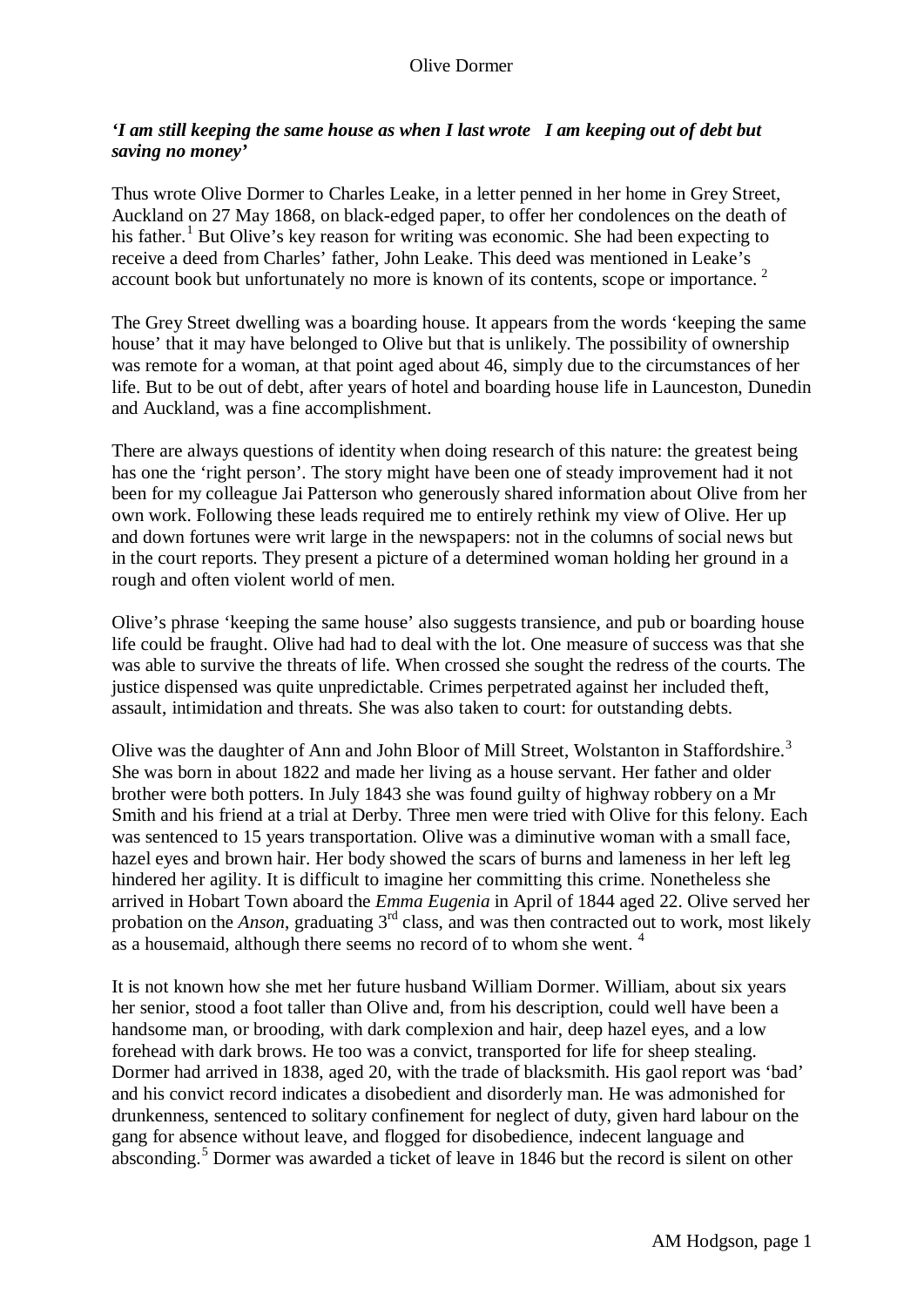indulgences. That year William and Olive Bloor were married at St Luke's in Campbell Town by the chaplain, Rev William Bedford.<sup>[6](#page-4-5)</sup>

It appears that the early years of this marriage were successful: personally and economically. Olive was likely contracted to her husband as a servant, as was often the case for convict women. She did not receive the indulgence of conditional pardon until the mid 1850s.

The couple had an adopted daughter who Olive referred to as Betsy. By 1858 the Dormers lived on a dairy near Cullenswood, owned by Robert Cameron of Clairville who possessed vast acreages leased to tenant farmers.[7](#page-4-5) William worked as a shearer and general hand at Rosedale from time to time. It seems that Olive, too, worked there, likely as the dairy maid for over the years of the late 1850s Leake was both paying Olive occasional wages and receiving money from her for him to remit to her mother in Staffordshire.<sup>[8](#page-4-5)</sup> He had fulfilled this banker role for her several times over the preceding years and this was likely one of the contributors to a relationship between Olive and the Leake family that lasted more than two decades. To be financially secure enough to send money to others was a mark of Olive's tenacity.

Olive's life in the decade of the 1860s became tumultuous. William Dormer moved off the land and became the licensee of the Angel Inn, a Launceston hotel in January 1862.<sup>[9](#page-4-5)</sup> It was not plain sailing. A snippet from the local press indicates that the front bar could be a place of deception.<sup>[10](#page-4-5)</sup>

On 18 October, a bad cheque was passed over the bar of the Angel Inn. When uncovered, a case of forgery and uttering was brought against one George Gregory M'cair [McCair]. It seems that M'cair had drawn a cheque for 4 pounds 2 shillings in favour of George Davis purported to be signed by another man, Richard Pitt of Mona Vale. Pitt was the manager of Mona Vale, a grand Midlands estate, and he was able to prove the cheque to be a forgery. All the Dormer family gave evidence for the defence. Olive and Betsy claimed the man who 'uttered' the cheque was not the man in the dock, but another who had been with him and who had presented the cheque in payment for 'drink they had obtained'. Dormer's evidence suggested he had accepted the cheque as sound, but he did admit his eyesight was poor. Despite evidence demonstrating the hand writing on the cheque was that of the accused, the jury returned a verdict of not guilty.

Although they stood together as a family in defence of McCair, all was not well in the private rooms of the inn. Dormer failed to pay for the license to sell liquor and it was revoked on 3 February 1863.<sup>[11](#page-4-5)</sup> Olive's later letter to Sarah Leake suggested she had become fearful of William and left him. Olive departed Launceston for Dunedin on the *Ziska*, as a steerage passenger with her daughter Betsy, on 21 February 1863.

It was 5 March 1863 when Olive, Betsy and 51 other passengers disembarked the *Ziska* in Port Chalmers.<sup>[12](#page-4-5)</sup> Dunedin, also known as Mud-edin, was on the move. Almost overnight gold had transformed the struggling settlement into a vibrant town. In the last six months of 1861 Dunedin's population had doubled and numbered in the thousands. It was no longer the New Edinburgh, as Scottish as Scotland itself. The influx of miners shifted the balance of culture away from restrained Scots Presbyterian to 'a boisterous and cosmopolitan democracy.' <sup>[13](#page-4-5)</sup> The new population was mostly male, mostly younger, and mostly British. Men set their tents and shelters against the mud and the rain, the stench of open privies and cesspools, the filth of fish gutted in the street, and the rampant vermin.  $^{14}$  $^{14}$  $^{14}$  All sought the rewards of hard digging.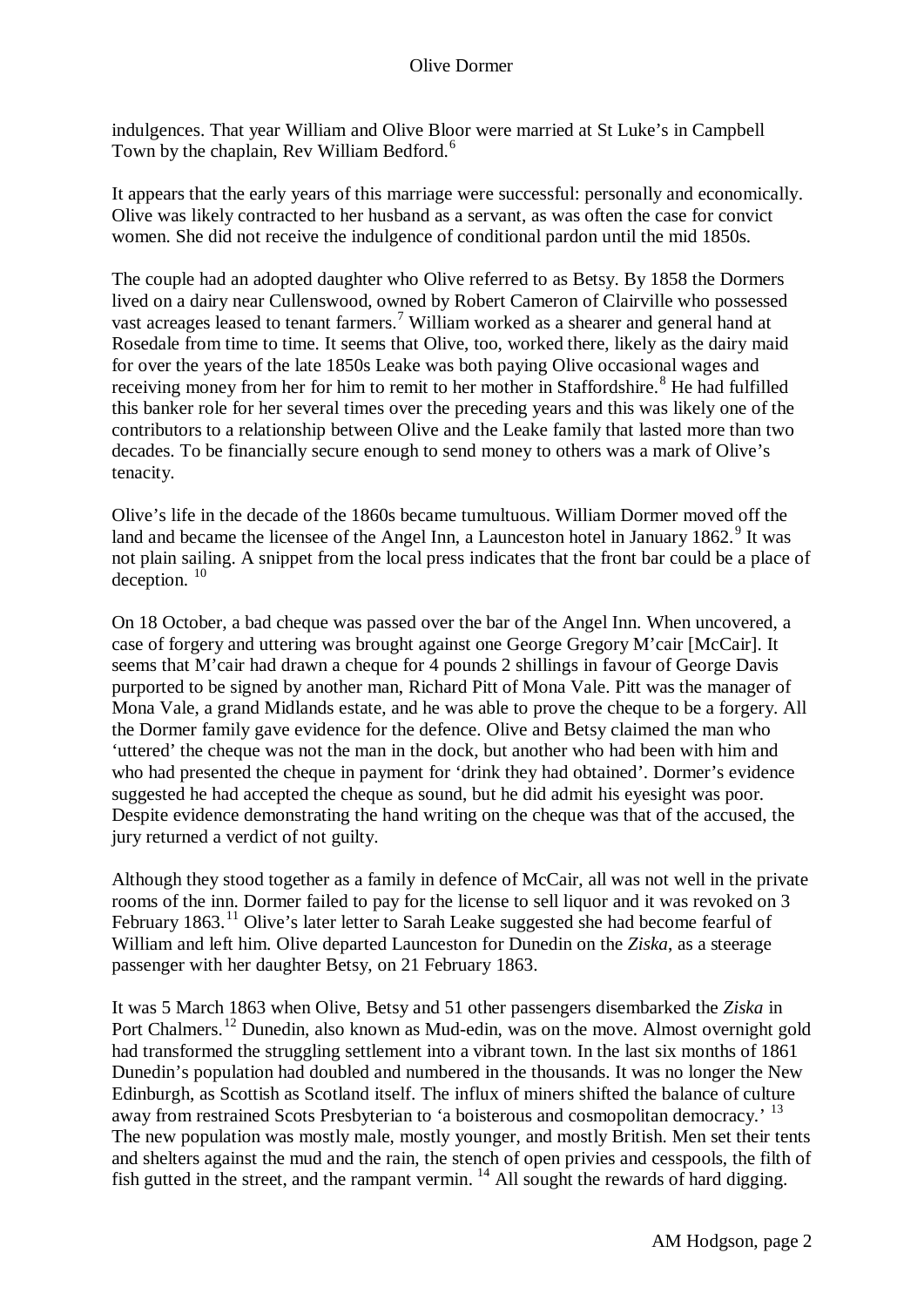Olive established herself as a boarding house keeper. Boarding houses ranged in civility from exclusive to bleak. As shelters went, a good boarding house gave the lodger a home, connection with other newcomers, a street address that signified their place in 'society' and, for women, a respectable abode. For the owner, or in many cases, the lessee, boarding houses were an endless and exhausting round of domestic service and financial management. Boarding houses were often run by married or widowed women who needed a respectable income. Taking in boarders was often the best of the bad choices available for women: working in a tavern or bar, domestic service, prostitution.

Olive's bunk was not, as I first thought, a midnight flit from a violent man. The Leake Papers include letters regarding the payment of expenses for Dormer's medical treatment and for his later accommodation at the Ship's Hotel in Launceston.<sup>[15](#page-4-5)</sup> The original account shows that Dormer had been an inpatient at the Cornwall Hospital and Infirmary in Launceston for over three months during 1863, a long stint for any patient. Charles Leake paid Dormer's outstanding account which had been sent to him by the hospital administrator, Mr Miller. Separately, Joseph Ozanne, MD, had provided professional medical services to Dormer. The account for these was also paid by Charles Leake. Miller's letter to Leake suggests that Olive, rather than fleeing in the night, had openly planned her departure to Dunedin, for when she departed William was in the hospital: held there not because he was sick or injured, because he was insane and often unmanageable.

But Dormer followed Olive to Dunedin after being discharged from hospital and a period of rest at the Ship Hotel in Launceston. The proprietor, Dormer's friend John Mason, billed Leake in excess of 20 pounds for that accommodation. <sup>[16](#page-4-5)</sup> Dormer's arrival in Dunedin in July 1863 created chaos in Olive's life. If it were not for the people in the lodging house that she ran, she would have feared for her safety. In a letter written in 1863 to Sarah Leake, from whom Olive had received a gift of money, she described him as especially troublesome:

... he is very sly and cunning and it takes all my time to watch him and he worries the very life out of me I did not know of his coming till he walked in the house, and he leaped and jumped about just like a kangaroo. $17$ 

It got worse. On 21 September 1863, Joseph Hanley came to the boarding house in a state of intoxication. He wanted a man named York, ostensibly a boarder. After Olive tried to get him to go he pulled a pistol attempted to shoot her. Another lodger, carpenter Frederick George Silvain, rushed for the police who came and found Hanley concealed in the boarding house pantry.<sup>[18](#page-4-5)</sup> The judge directed the jury that asking a person to leave was not sufficient excuse for them to attempt murder.<sup>[19](#page-4-5)</sup> But Hanley was acquitted of the charge brought by Olive, ostensibly because he had not actually fired the gun. Hanley was held on the charge of common assault for he had attempted to shoot the constable as he was arrested. Evidence in the trial implied that Olive ran the boarding house on behalf of her husband but it is more plausible that social convention required the ruse.

Life did not improve. William Dormer was committed to the Seacliff Lunatic Asylum on 24 February 1864. He would remain there until his death, from asphyxiation the result of choking on a piece of gristle, in July 1891.<sup>[20](#page-4-5)</sup> But perhaps Olive was not all that miserable. She had formed a relationship with George Silvain, the noble lodger. But business was not doing well. In May 1864 William Hooper took Olive to court over unpaid rent of 4 pounds 10 shillings – underscoring that she did not own the lodging house.<sup>[21](#page-4-5)</sup> Perhaps this was the last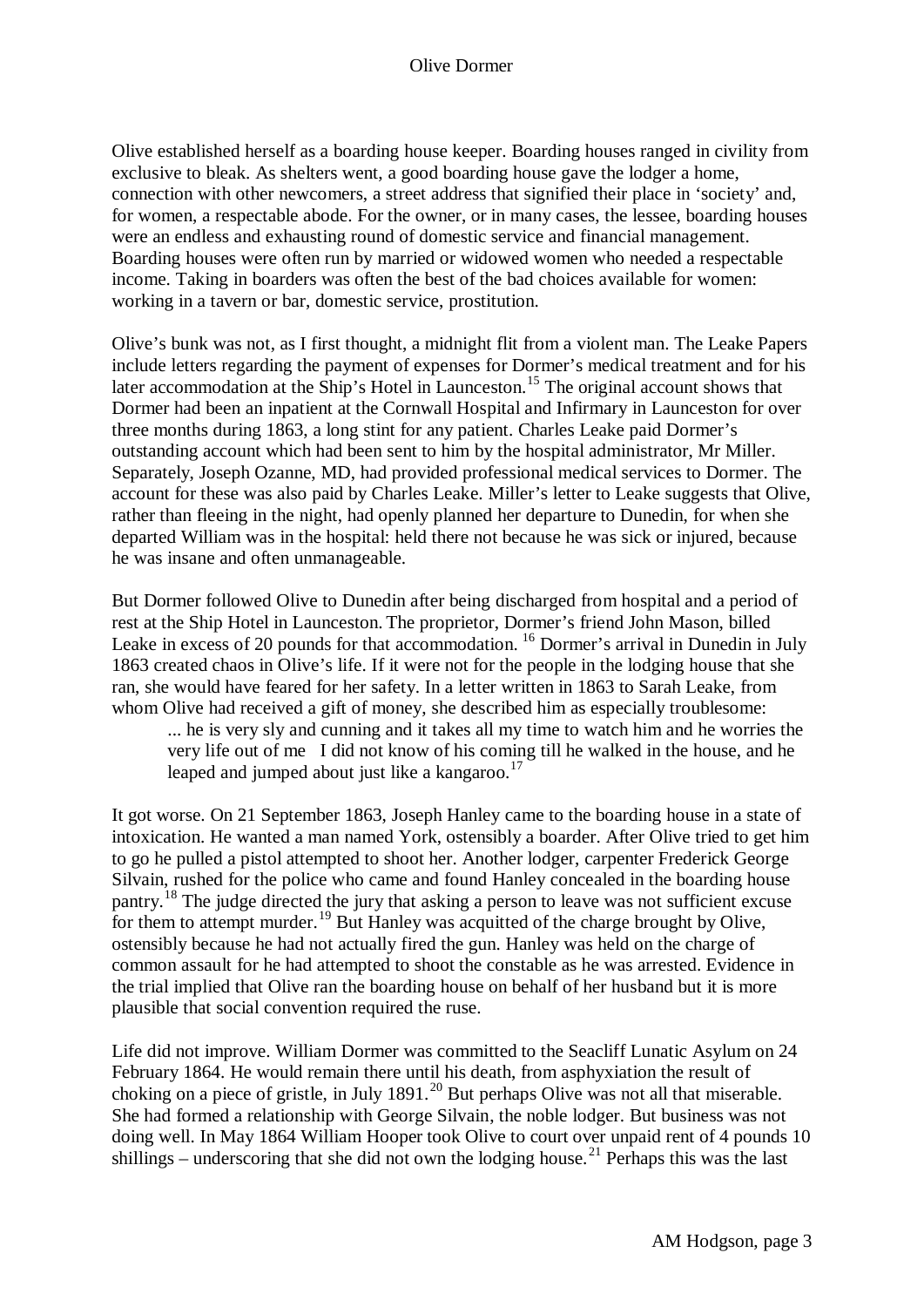straw for life in Dunedin. When next heard of Olive was living in Auckland: she decamped with George Silvain and Betsy to Grey Street where she again ran a boarding house.

Auckland was buoyant as the commercial capital of New Zealand, with steady development around its busy port supported by trade related to movement of men and gold. It was yet to suffer the loss of the vice regal seat to Wellington. The sun shone more often than in Dunedin. But the relationship with Silvain soured: badly. George went on a rampage, breaking Olive possessions and threatening her.<sup>[22](#page-4-5)</sup> He was apprehended on a warrant having been charged by Olive of using threatening language to her: that he would ill use her so as no one would be able to recognize her again. It was during the trial that Olive admitted to having lived with Silvain for the previous two years. The record indicates they quarrelled over Betsy who, it seems, Silvain had taken a shine to. Olive found them at the Wynyard Hotel and a nasty argument ensued during which George threatened Olive. The Court did not find Silvain of very good character. The matter was settled and George was required to 'keep the peace' toward Olive. $^{23}$  $^{23}$  $^{23}$ 

The next time Olive's name appeared in the newspapers she was not with Silvain, nor was she a boarding house keeper. Was this the same Olive Dormer? If so, life had turned down a notch and she was back in the pub trade, working as barmaid in the London Hotel in Auckland's Queen Street. She lived in. Henry Kerson, a surveyor, also had a room there. He liberated several of Olive's possessions, from under her pillow. After a damming preliminary hearing in which Kerson was described attempting to pawn the watch, chains and other trinkets that were later proven to be Olive's, he pleaded guilty and was sentence to prison.<sup>[24](#page-4-5)</sup>

Then, there she was, back at Grey Street. What the letter to Charles Leake that she addressed as from Grey Street in 1868 did not say was that she was now Olive Anderson. Olive Dormer, ostensibly a widow, had married John Anderson at his home in Auckland on 2 April 1867. Elizabeth Dormer, presumably her daughter Betsy, was one of two witnesses. Anderson, a bachelor, was a Master Mariner.<sup>[25](#page-4-5)</sup> It is likely he was unaware that William Dormer, Olive's deranged husband, remained incarcerated at Seacliff Lunatic Asylum. An extremely odd similarity in the certificates of each of Olive's marriages was that she, a clearly literate woman, marked her signature with a cross.

Olive did not mention John Anderson when she wrote to Charles Leake. She did not use his name or indicate that her status had changed from estranged wife to newly-remarried. She would not have wanted the upright Leakes, distant in geography and social strata as they were, to be aware of her private circumstances. They were among the few people in the world who could trouble her about the legalities of her status. Olive did not again appear in the news.

 <sup>1</sup> Olive Dormer to Charles Leake, 27 May 1868, in *Leake Papers* (Hobart: University of Tasmania Library Special and Rare Materials Collection). L1 M96.<br><sup>2</sup> John Leake, "Day Book from January 1849," in *Leake Papers* (Hobart: Special Collections, University of

Tasmania Library, 1849). L1 B927, <sup>3</sup> English Census, 1841. www.ancestry.com <sup>4</sup> Olive Bloor per *Emma Eugenia,* CON 41/1/1 <sup>5</sup> William Dormer per *Lord William Bentinck* CON 31/1/12